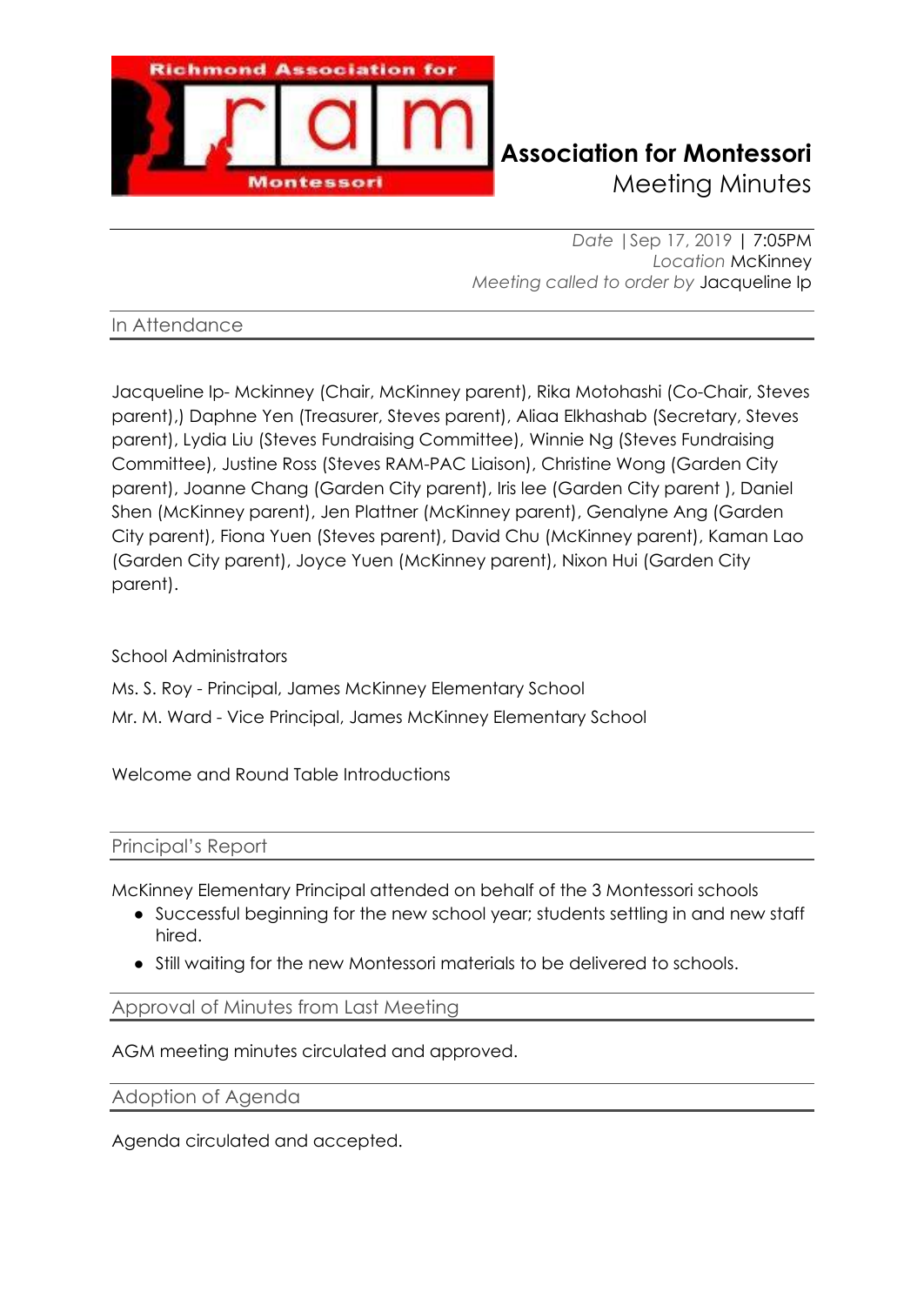

#### RAM Reports

Chair Report

- Steves Montessori students successfully settled at Grauer, a 2 years temporary relocation due to Steves seismic upgrade.
- Overview of the RAM funding model
	- Historically, all Montessori materials were funded by RAM.
	- In 2014, The School Board reached out to fund each school \$4,500 annually.
	- Other primary funding includes:
		- Cash infusion (\$10,000)
			- Cash drive (Membership Fees and generous Donations \$12,000)
				- Membership Drive: An e-mail was sent out with the RAM newsletter and another hardcopy will be sent home.
				- Members who submit the Membership Drive form by Nov 8<sup>th</sup> are eligible for a chance to win \$150 Costco gift card.

Meeting Minutes

- \$5,000 commitment per school to subsidize Montessori supplies and furnishings.
- Teachers' Bursary and training available to assist Montessori teachers at all levels who wish to deepen their Montessori education.
- \$500 scholarship opened to Grade 12 students who went through public Montessori program. The scholarship sponsors eligible Montessori alumni into post secondary program.
- Fundraising with Kidtropolis night out
- Parent Education Night

Treasurer Report and Budget Discussion

- Daphne circulated and reviewed financial report
- Account balances were reviewed
- This year budget was approved in 2019
- Current Bank Balance total \$23K
	- Waiting for one cheque to Garden City for last year's expense before closing books officially for the school year ended August 2019.

#### Open Issues and Discussions

Scholarship Program

● Application form circulated in secondary schools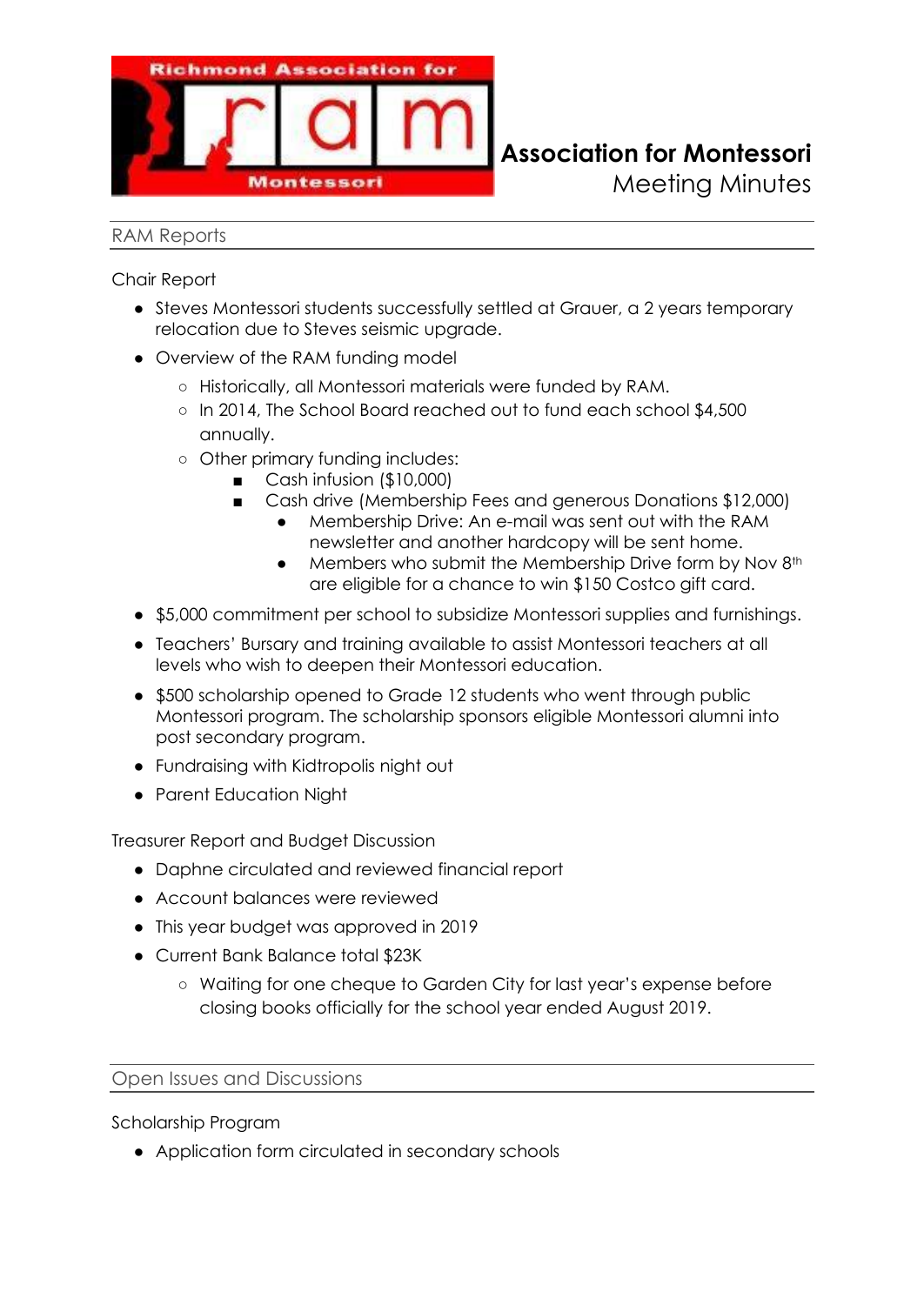

**Richmond Association for Montessori** Meeting Minutes

Teacher Bursary Program

Bursary application will be made available for the admin team.

Fundraiser

- Kids Night Out is scheduled on October 4th from 6pm to 10pm for kids aged 6 to 12 years old. Compared to last year, cost has increased. Tickets available for \$22 + Eventbrite fee.
- Other fundraising ideas were discussed including: Yoga for Kids and Parents, Rock Climbing, Apex, Movie tickets, Zumba classes, Open Gym time, etc.
- Lydia, Kaman, Joanne, Winnie and Iris will explore other fundraising events and their logistics, Fundraising committee formed:
	- Is there a fundraising opportunity at Apex?
	- Can we rent the school gym for free?
	- Clip and Climb
	- Movie Tickets (Costco)

Parents Education Night

- Last year, McKinney hosted Math Night Out where Montessori teachers presented and students showcased Montessori math materials. Around 60 people attended.
- Since the Montessori pillars are Literacy, Numeracy and Culture, Rika to liaise with admin to see if they would like to rotate and showcase other areas.

Volunteers for RAM Drawers

- This year, Steves' RAM Drawers will be located in two schools; one in Steves and the other in Grauer.
- Appointed volunteers to collect from RAM Drawers:
	- Lydia Steves
	- Iris Garden City
	- David McKinney

RAM Communication

- Goal: improve our communication and be more engaged with our members.
- Increase visibility through Newsletter (September issue included an introduction about RAM and that it is parents led).
- Brainstorming Ideas on how to become more visible (Movie night, sending reminder on Kids Night Out, Facebook), not to interfere with school specific events.
- Jacqueline to check whether Mabel's Labels website is still active or not.